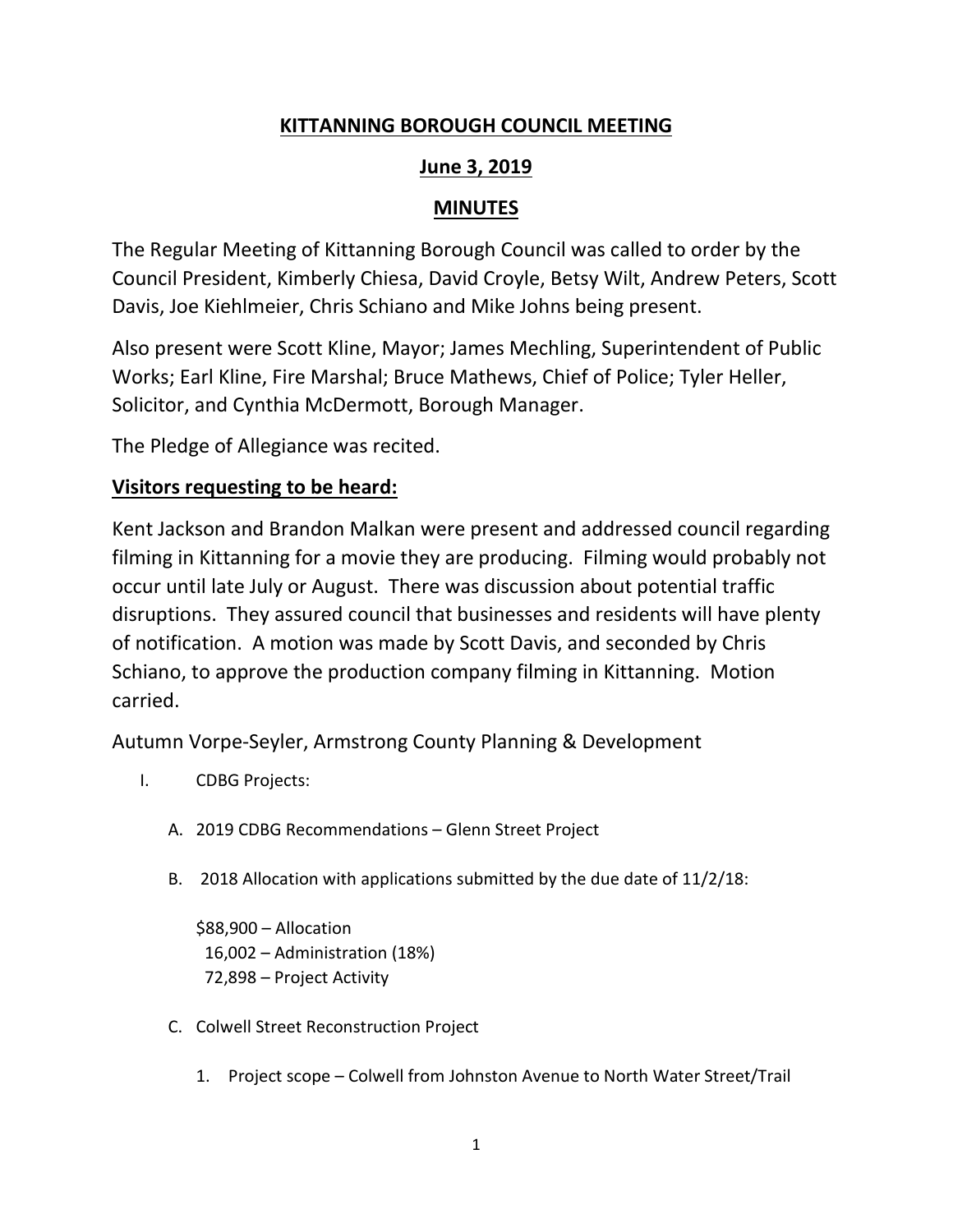2. Council approved the Colwell Street Reconstruction Project as the Borough's activity to fund through the Borough's 2018 and a portion of the Borough's 2019 CDBG funds: Update – Reached out to Mike Malak to see if the estimate provided for Colwell was accurate or if it needed updated. He provided an update estimate taking into consider what occurred on Fair Street with no base. This will also affect the 2019 CDBG funds to Glenn Street and John Whelan Park Phase II.

| 2018 CDBG                | \$72,898                        | \$145,796 - Total 2018-2019 CDBG                |
|--------------------------|---------------------------------|-------------------------------------------------|
| 2019 CDBG                | \$72,898                        | -\$130,395 - New Total Cost Estimate            |
| Total                    | \$145,796                       | $$15,401$ – New Available Balance for Glenn St. |
| Prior                    |                                 | Update 05/13/2019                               |
| a. $$72,898 - 2018$ CDBG |                                 | b. $$72,898 - 2018$ CDBG                        |
|                          | $$45,052 - 2019$ CDBG           | $$ 57,497 - 2019$ CDBG                          |
|                          | \$117,950 - Total Cost Estimate | \$130,395 - New Total Cost Estimate             |

#### D. Fair Street:

1. Budget: \$68,281.00 – 2016 CDBG

+19,091.00 – 2014 CDBG

\$87,372.00 – total Revenue -8,700.00 - Senate Engineering Company

\$78,672.00 – Total Revenue Available for Construction -90,658.80 – Holbein, Inc. Bid

 (\$11,986.80) – Balance of revenue Available (deficit) + 3,298.63 – 2014 CDBG – Sampson Street Excess +12,640.11 – 2015 CDBG – Campbell Street Excess

\$3,951.94 – 2015 CDBG Revenue Available

**+ 351.50 – 2015 Campbell Street Excess – approved 3/7/2019**

**-9,926.34 – Holbein change order – approved 5/13/2019**

**-7,200.00 – Senate Engineering change order – approved 5/13/2019**

**-\$12,822.90 - Balance needed from 2017 CDBG Glenn Street funds.**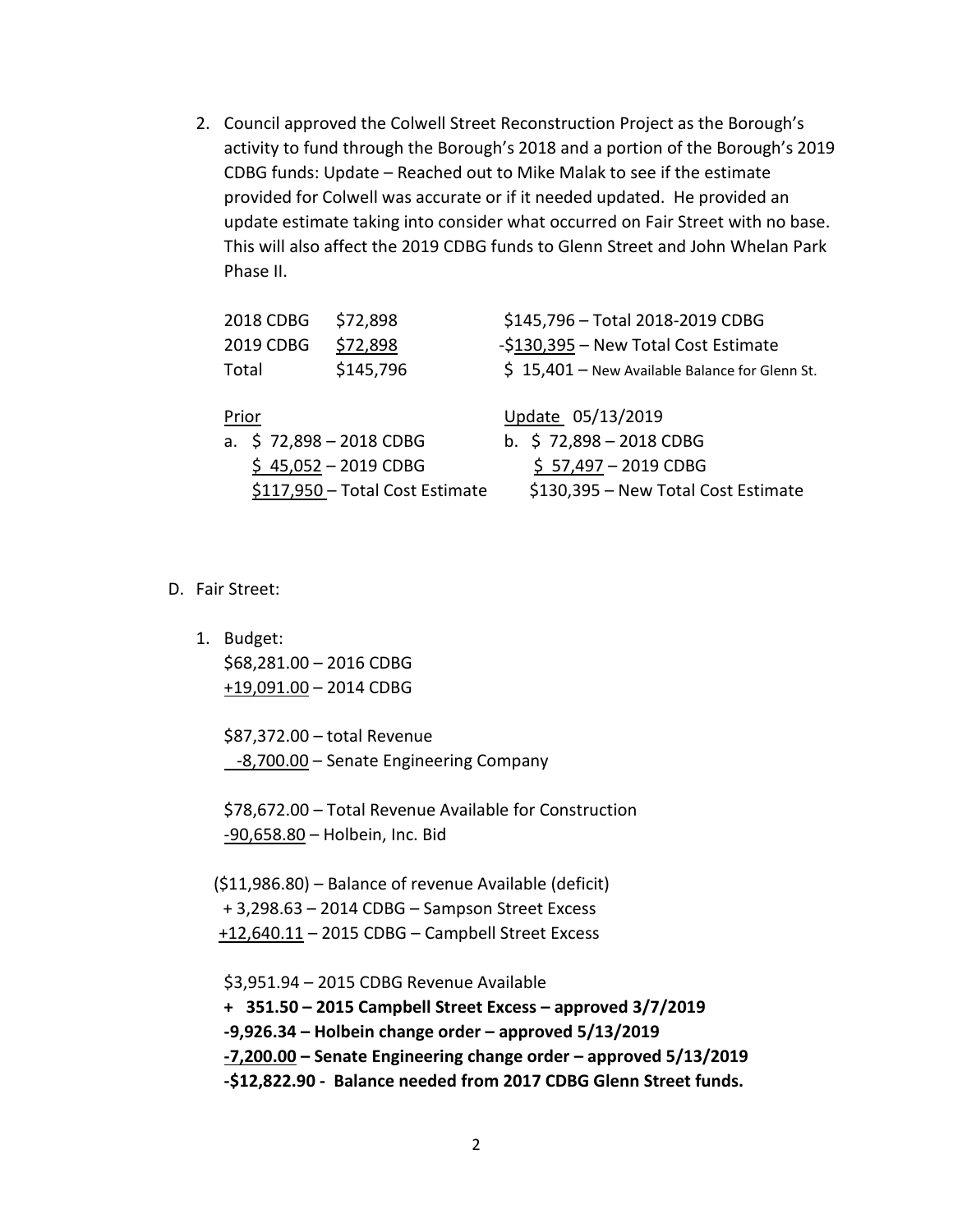A motion was made by Dave Croyle, and seconded by Chris Schiano, to approve funds in the amount of \$12,822.90 moving forward from 2017 CDBG Glenn Street funds to pay and complete Fair Street. Motion passed by majority, with Peters and Kielmeier voting no.

- 2. \$90,658.80 Holbein Contract  $-78,048.18 - P.E.$  #1 – Approved by Borough Council on  $12/3/18$ \$12,610.62 – Balance
- E. Glenn Street Reconstruction Project: Note Update of 2019 CDBG Allocation

| 1. Budget:<br>Prior                                                                     | Updated 05/13/2019                                                                 |  |
|-----------------------------------------------------------------------------------------|------------------------------------------------------------------------------------|--|
| 89,796.00 - cost Estimate<br>a. $$67,619.00 - 2017$ CDBG<br>b. $$22,177.00 - 2019$ CDBG | $$89,796.00 - cost estimate$<br>\$67,619.00 - 2017 CDBG<br>\$15,401.00 - 2019 CDBG |  |

**2. A re-allocation of \$12,822.90 of the Borough's 2017 CDBG funds from Glenn Street is needed for the completion of Fair Street.** *Expiration date 5/1/2021 to complete Glenn Street.*

| 2017 CDBG funds -                                  | \$67,619.00 |
|----------------------------------------------------|-------------|
| <b>Funds needed to complete Fair Street -</b>      | \$12,822.90 |
| Balance of 2017 CDBG Funds to complete \$54,796.10 |             |
| <b>Glenn Street</b>                                |             |

**Update of funds to complete Glenn Street:** 

| \$89,796.00 Original Cost Estimate                            |
|---------------------------------------------------------------|
| \$54,796.10 2017 CDBG Funds                                   |
| \$15,401.00 2019 CDBG Funds                                   |
| -\$19,895.90 Balance needed to complete Glenn Street Project. |

**Suggestion to do Glenn Street due to rising costs. New Senate Engineering Estimate as of 5/30/2019:**

|              | \$54,796.10 2017 CDBG Funds                                   |
|--------------|---------------------------------------------------------------|
|              | 72,898.00 2018 CDBG Funds (moved from Colwell Street Project) |
| \$127,694.00 |                                                               |
|              | \$122,895.00 New Cost Estimate to complete Glenn Street       |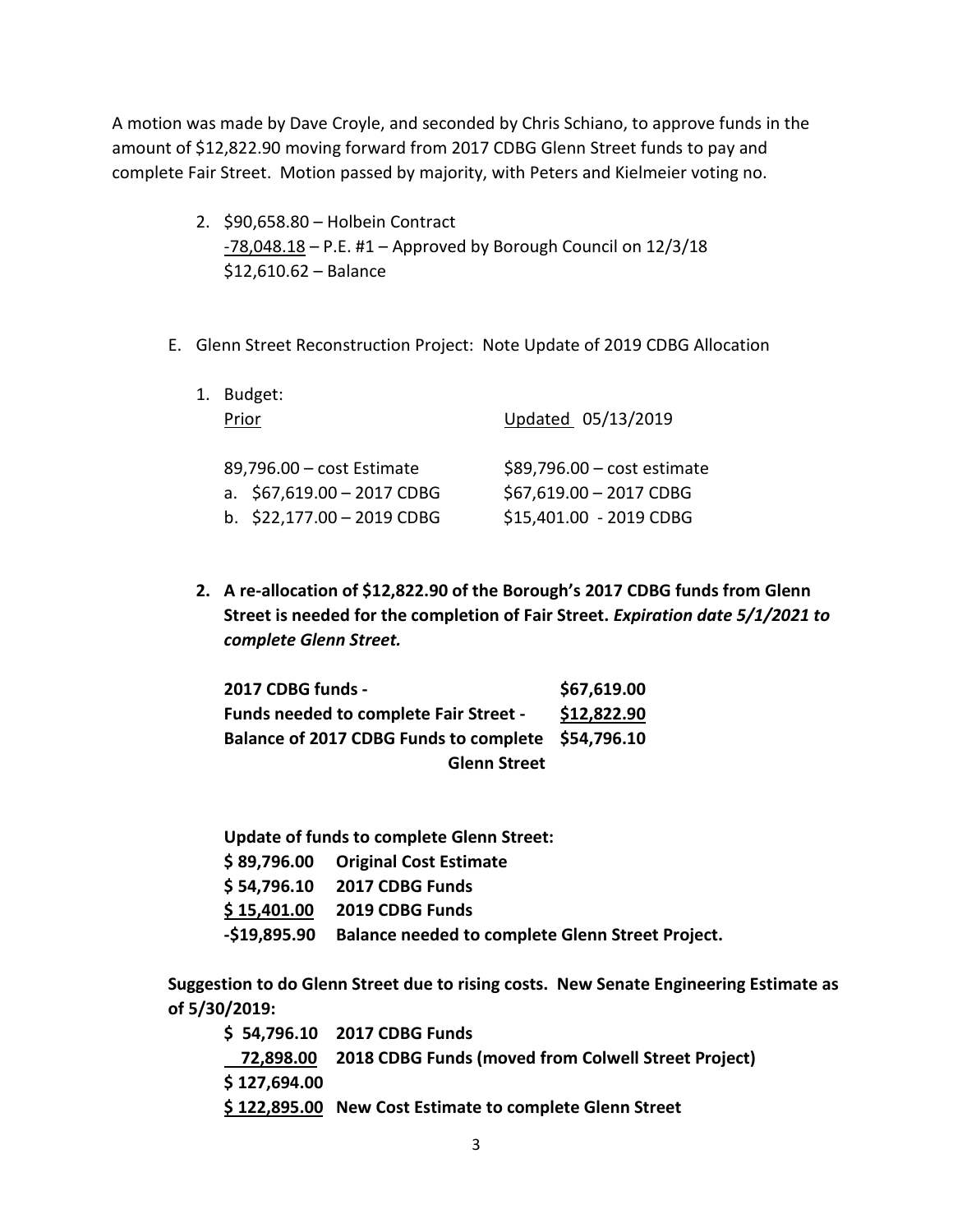# **\$ 4,799.10 Balance 2018 CDBG Funds toward Colwell Street**

A motion was made by Betsy Wilt, and seconded by Dave Croyle, to move 2018 funds from Colwell to do Glenn Street, as Glenn is 2017 CDBG and needs to be used before 5/21/2021. Motion carried unanimously,

- F. Discuss the 2015 American Community Survey Date:
	- 1. Data Released by DCEC
	- 2. Data Effective 4/1/19
	- 3. 3. Overall the Borough is now 54.25% LMI so borough-wide activities are fundable
	- 4. However, data shows the Borough's total population as 3,825 which is below the 4,000 population level needed to maintain the Borough's entitlement status.
	- 5. Entitlement status based off of 2020 Census Data
	- 6. Spoke with Cindee and Betsy regarding notification sent January 2018 where information could be obtained from the Census Bureau and 911 to check for accuracy.
	- 7. Need to be certain everyone is counted in 2020 Census
- II. Downtown Kittanning Revitalization Phase III:
	- A. This project is now complete.
	- B. After reviewing the file to determine the amount remaining in this project it showed \$75,377.39

\$75,377.39 – total Available Funds \$59,661.78 – Shields Paving  $$3,149.16 - Shields Paving$ \$12,566.45 – Balance

- C. This figure of \$12,566.45 is good providing Penn Dot accepts the project as completed and no further invoicing is received from Senate Engineering.
- D. This project had to be closed as of 4/30/19 but can be reopened within a year if additional funding is needed.
- III. Downtown Kittanning Revitalization Phone IV: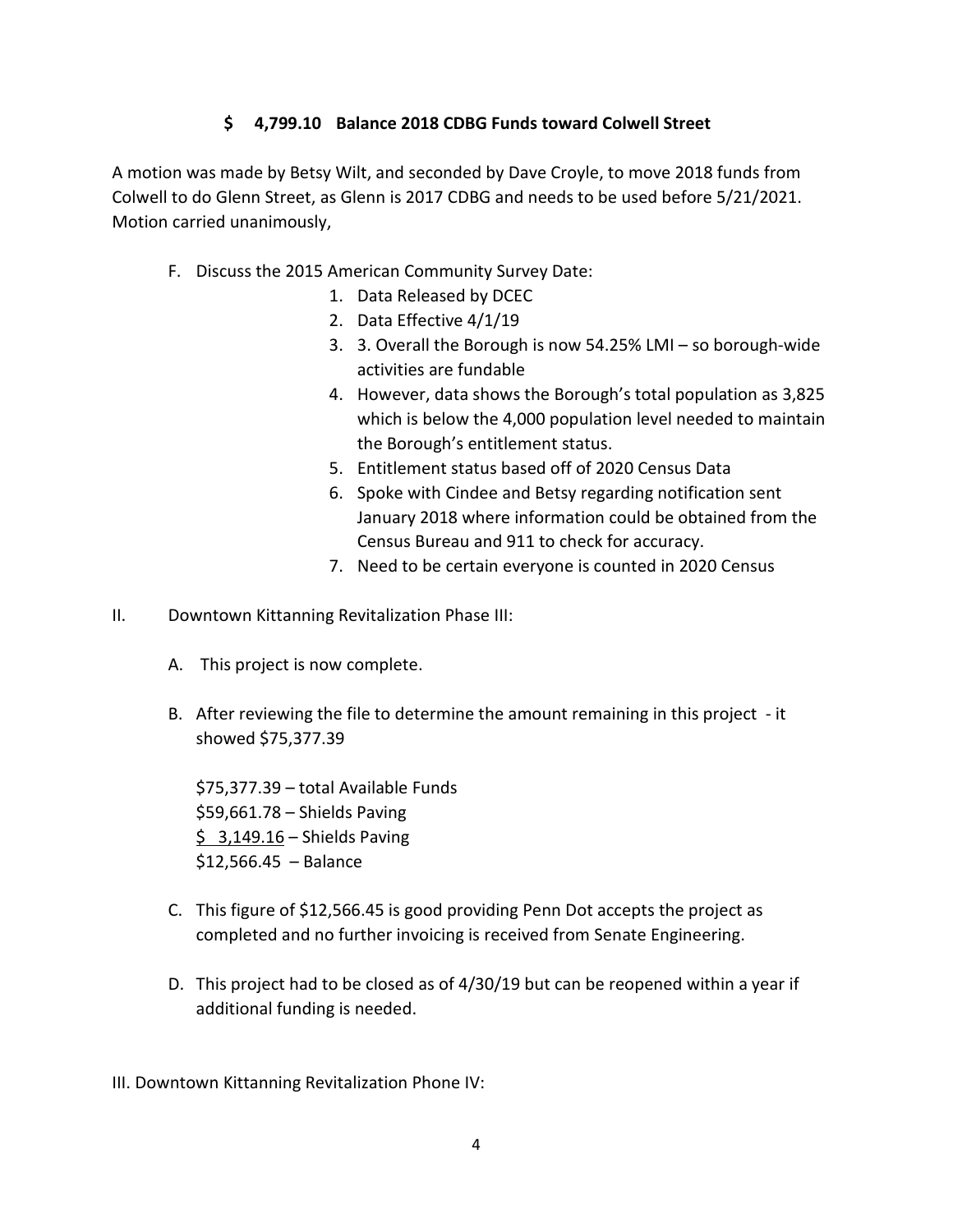A. Approval of final payment 05/13/2019, subject to receipt of all final paperwork for M&B Services **Requested final paperwork May 15, 2019. Final payment is being held until received.**

#### IV. Keystone Communities:

A. \$250,000.00– Keystone Grant -\$98,497.83 – Jacob Street \$151,502.17 – Balance

 \$151,502.17 – Balance -\$55,126.17 – Mulberry/McKean \$96,376.00 – Balance

#### V. Façade Grant:

- B. Sought application approved \$50,000
- C. Met with Business Owners on April 16, 2019. There were 8 Business Owners in attendance with a few others expressing interest who could not attend. 7 additional inquiries – sent guidelines. Thank you to Betsy and Cindee who represented the Kittanning Borough Council at the meeting. Also, a Thank You to Dan Burk for putting the advertisement on his sign at no cost.

#### D. **Application opening is 4/22/19 through 7/31/19.**

#### VI.

## A. Composting:

Original removal of compost April 8, 2019.

Discussed with Kathy Frankel, DCNR, a 60 day extension or until **June 8, 2019** to have the compost site removed from the park. DCNR may be amendable to this extension but the Borough must approve the submission of the request for an extension. With work that has been undertaken in regards to relocating the compost site, DCNR may be amendable to a time extension. If the extension is approved, we must actively continue to resolve this issue, as soon as possible. Sent the signed letter from the borough to Kathy Frankel for her approval of the 60 day extension. She received the letter and has been busy but feels all is OK to this point. Continue working on the moving of the compost site**.**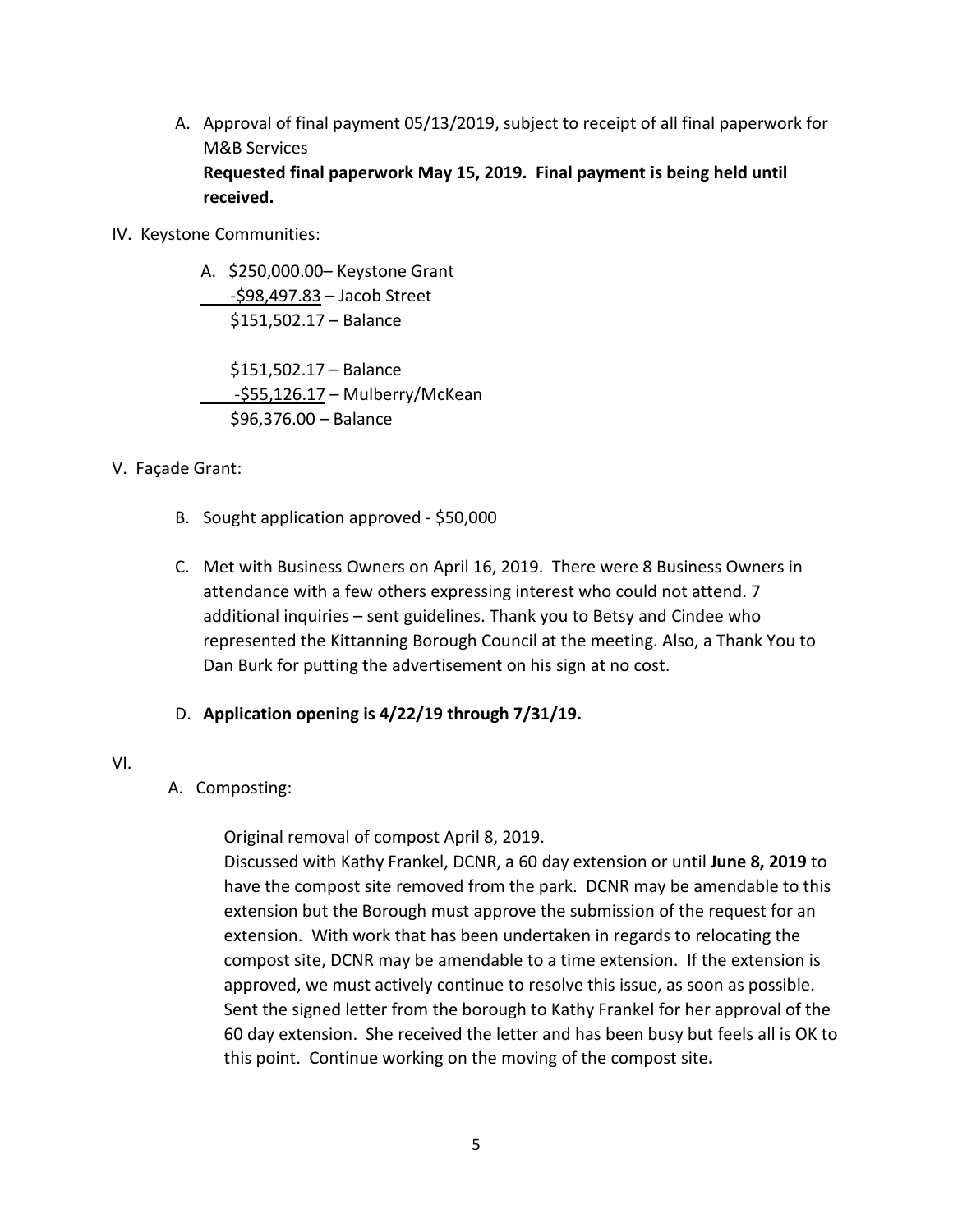Lease was signed and recorded for new compost site within the 60 day period. *Waiting on DEP approval.*

- **1. Will this be taken care of by the June 8 expiration date? Do we need to request an additional 60 day extension?**
- **2. When compost is removed – Jim – Remember to move the compost sign from the Community Park to the new site where compost can be retrieved.**

#### VII. DCNR:

- A. John Whelan Park Rehabilitation Project:
	- 1. DCNR grant approve in the amount of \$40,000
	- 2. Budget:

\$40,000 – DCNR Grant

19,792 – Kittanning Borough match (Cash – engineering costs [\$3,900 or possibly higher] and in-kind services – Equipment and labor [\$15,892])

> \$59,792 – Total Project Costs \$10,000 – Additional Grant allocation – No Match Required

\$69,792 – Total Project Costs

3. The additional \$10,000 for this project is to be used solely to offset the Borough's project's professional services costs, to include: survey work, design submission and bid document preparation, advertising and bidding the project, construction oversight/management, costs affiliated with solicitor reviews, etc. This additional allocation will allow the Borough to use more of the original awarded grant funds for the purchase of materials and labor to compete the Borough's park development. These additional funds do not require a match. Still limited to the current scope of work, as identified in the Borough's grant application. Although changes in the project scope cannot be made, the additional funds will allow the Borough to upgrade items in your original proposed scope of work, purchase and install a larger playground unit or provide for items such as a paved walkway vs. a stone aggregate walkway in the park.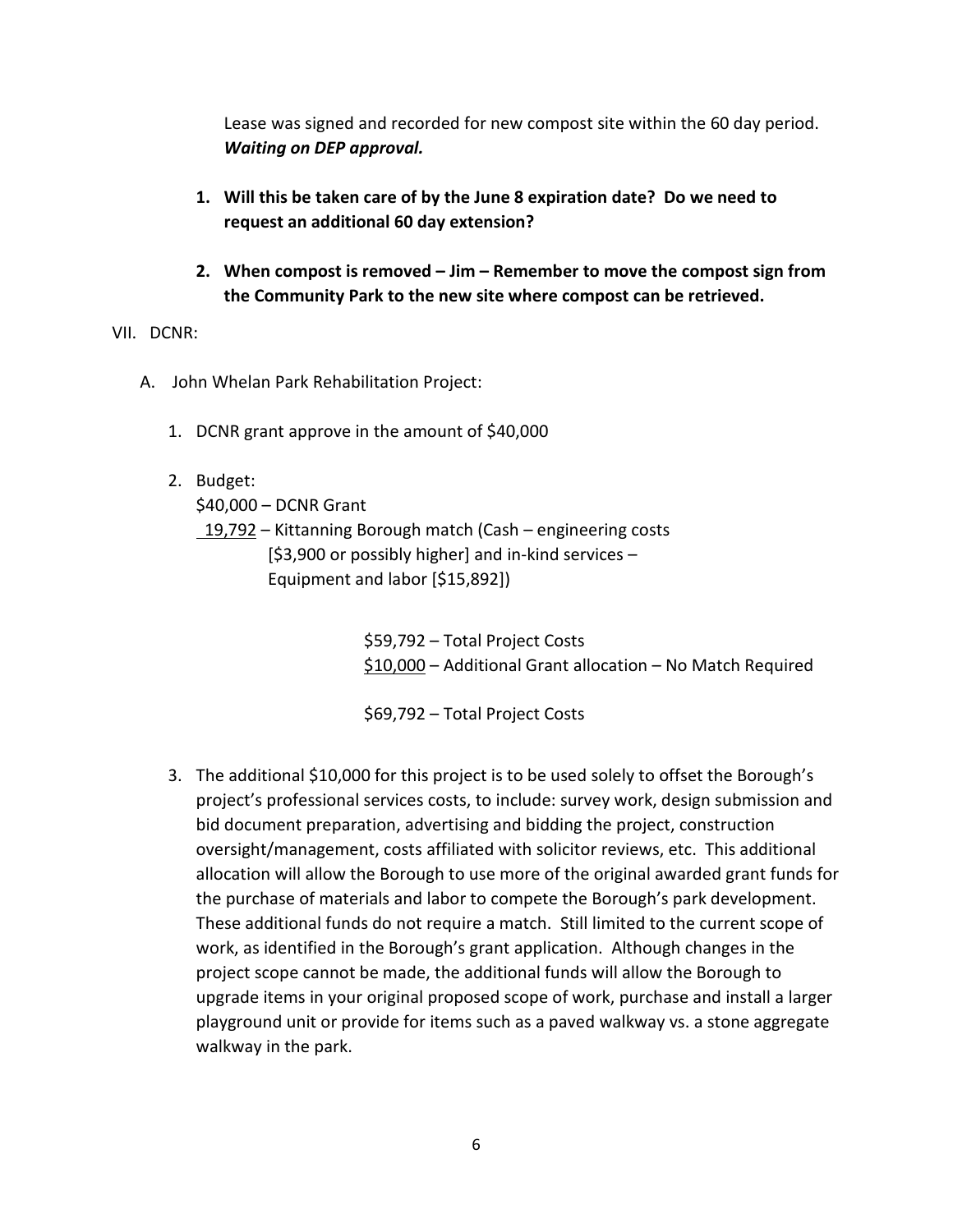- 4. As it appears the compost issue is on-going and needs resolved prior to April 8, 2019. *An extension for 60 days may be possible*. The application for Phase II is due April 10, 2019. The application and the existing DCNR grant will not be considered further until the compost situation is completed.
- B. John Whelan Park Rehabilitation Project Phase II
	- 1. Application was submitted April 10, 2019
	- 2. Cost Estimate came in at \$99,775
	- 3. The Borough would be responsible for 50% match or \$49,887.50
	- 4. That matched money could come from 2019 CDBG Funds or 2020 CDBG Funds but not guarantee the Borough will maintain its entitlement status.
	- 5. Because of the update to the Colwell Street Project, the funds for 2019 CDBG had to be reallocated for this project with the balance to Glenn St. Project. Once all the street projects are completed we will know better how much is available from 2019 CDBG for John Whelan Park Phase II.
	- 6. Note: 2019 CDBG Funds are allocated as follows:
		- a. \$57,497 Colwell Street
		- b.  $\frac{6}{5}$  0.00 Glenn Street
		- c.  $\leq$  0.00 Balance when using 2018 figure of \$72,898
	- 7. 2019 CDBG Funds have yet to be determined.
- C. Kittanning Borough Armstrong Trail Improvements Project:
	- 1. All interest earned on the grant funds must be determined and repaid to DCNR.
	- 2. Project closed Pittsburgh Office only:
		- a. Harrisburg Office is asking for additional information. Provided that information. Waiting for DCNR response. DCNR acknowledged receipt of that information. DCNR needs additional information.
		- b. **The final payment was approved by DCNR. Cindee is to provide a copy of the check and deposit of \$12,254 for this project once received and then this project will be closed.**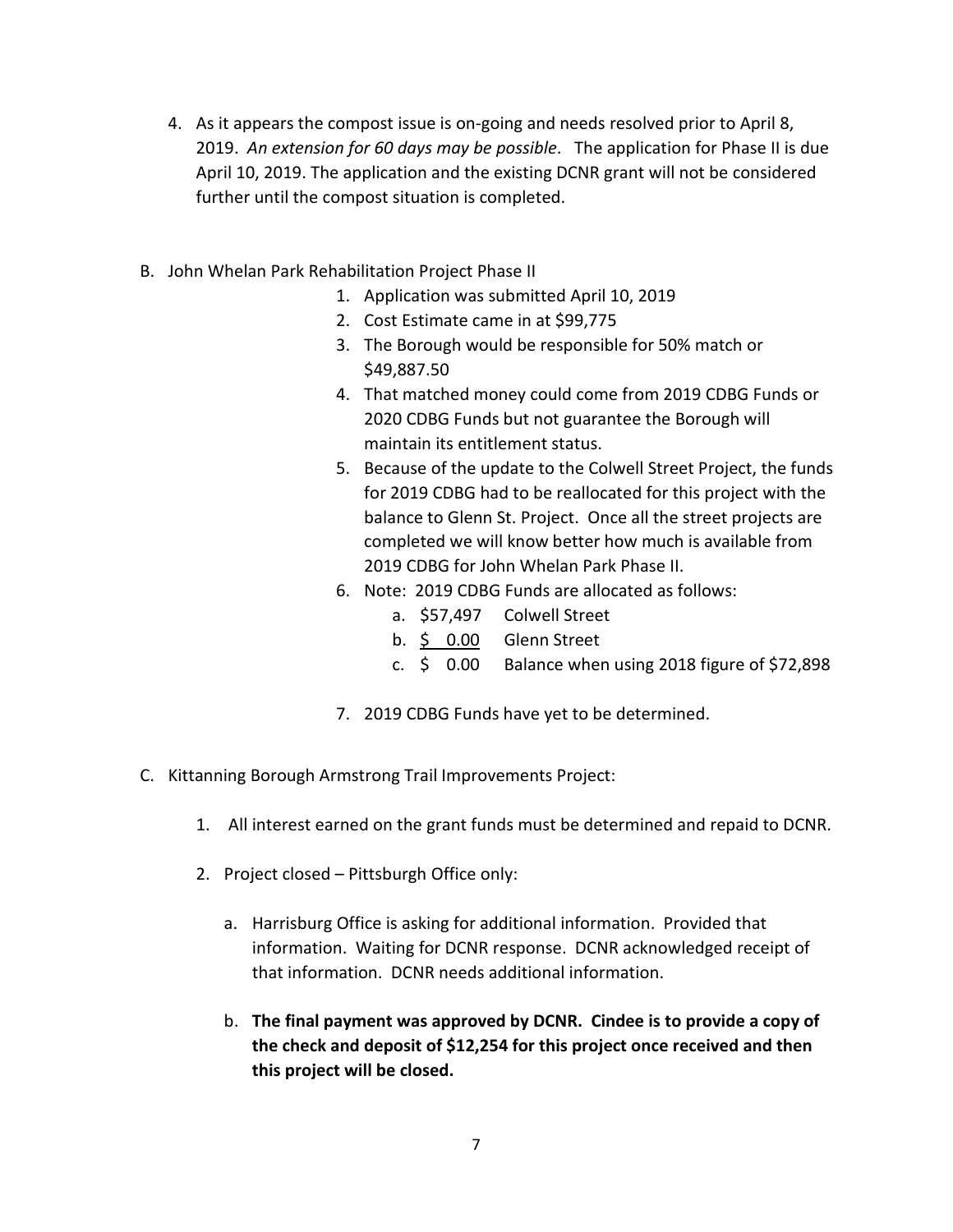#### VIII: Blight Remediation:

- A. Demolition is completed
- B. Gas Company had to excavate a portion of the alley to shut-off gas service to the structure to be demolished and cold patch alley excavation. We need to be sure the Gas Company comes back in the spring to repave excavated area, keeping in mind that this alley was just paved. Spoke with Jim on 4/30/19 to verify if he contacted the gas company to return. Unfortunately, he no longer has the gentleman's number. After some research I was able to locate the number and phoned the gentleman from the gas company on 4/30/19. He is aware of it, it is in their system to take care and would have the person in charge get someone out to look at. **Phoned Bill Barley from the gas company on 05/29/2019 for an update on when they would be back, no response to date.**

#### IX: \$100,000 Keystone Grant for Alleys

- A. Borough will take lead and ownership
	- 1. Submit application DPD will help with the completion
		- a. Application was submitted March 22, 2019
		- b. Application was submitted for various streets, alleys and municipal parking lot.
		- **c. Contract is approved and will be here coming shortly, most likely to the borough office.** 
			- **- Need approval for execution of contract when received.**
			- **- Need authorization for Cindee to work with John Poproch at Penn Dot on getting design specs completed along with bids.** 
				- **Resurfacing of all streets, alleys and parking lot**
				- *Alt 1* **– resurfacing of all streets, resurfacing "Nolte" parking lot, resurfacing all alleys with exception of "Nolte" Alley to be milled and paved.**
				- *Alt 2* **– resurfacing of all streets, resurfacing all alleys, "Nolte" parking lot to be milled and paved**

**Total Amount to do streets, alleys and parking lot:**

- **\$100,000 Grant**
- **\$ 15,000 IDC**
- **\$ 35,000 Liquid Fuels**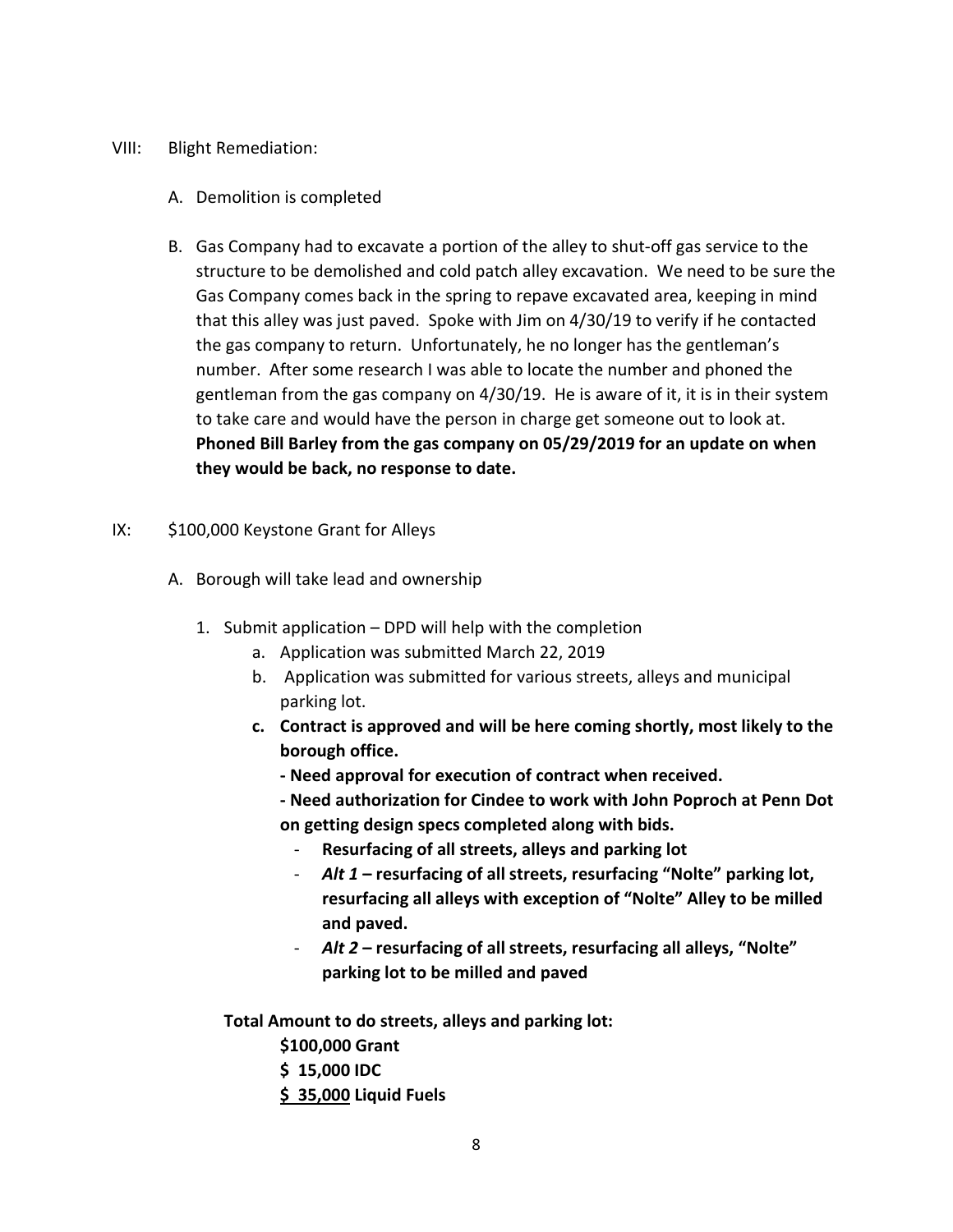## **\$150,000 Total**

#### X: Multimodal

Multimodal Grant which can be applied for from 3-1 to 7-31, 2019. The amount which can be applied for is \$100K to \$3M.

- A. In continuation of Kittanning Revitalization and beautification, these funds could be used for the repairs of the river bank erosion and sidewalks. Senate Engineering's Estimate is \$954,150. This is an important project that is priority as the park in endanger of further erosion and destruction of the park. This is a good way to obtain over \$900k with no required match for such a project. It would be good idea to make it priority and consider some cash infusion.
- B. Approval by borough council to apply for this grant was made on 5/13/19.

A committee has been formed to gather ideas on how to keep the revitalization moving forward**.** First committee meeting was May 17, 2019. Set another for June 12, 2019. This committee is a representation of groups in Kittanning who have interest in revitalization. The hope is for each member to take back ideas to each respective committee and bring ideas so all groups work cohesively to accomplish the same goal – Kittanning Revitalization.

An executive session from 7:33 PM  $-$  7:55 PM was held to discuss personnel and litigation.

#### **Minutes:**

A motion was made by Mr. Schiano and  $2<sup>nd</sup>$  by Mr. Davis to accept the Minutes of the Regular Meeting of May 13, 2019. Motion carried.

#### **Bills:**

A motion was made by Mr. Schiano and  $2^{nd}$  by Ms. Wilt to pay General Fund Bills as presented and to make the proper transfers. Motion carried.

**Solicitor's Report:** After discussion, a motion was made by Betsy Wilt, and seconded by Chris Schiano, to rescind the pay request to R & B construction from 2017; and a motion was made by Dave Croyle, and seconded by Chris Schiano, to approve the pay request from Allied World Insurance or its agent, upon approval of the Engineer and Solicitor. Motion carried.

Addressing the request from the Hot Spot to expand into outdoor seating. There are no known complaints and Joe Kielmeier made a motion to approve their request, seconded by Chris Schiano. Motion carried unanimously.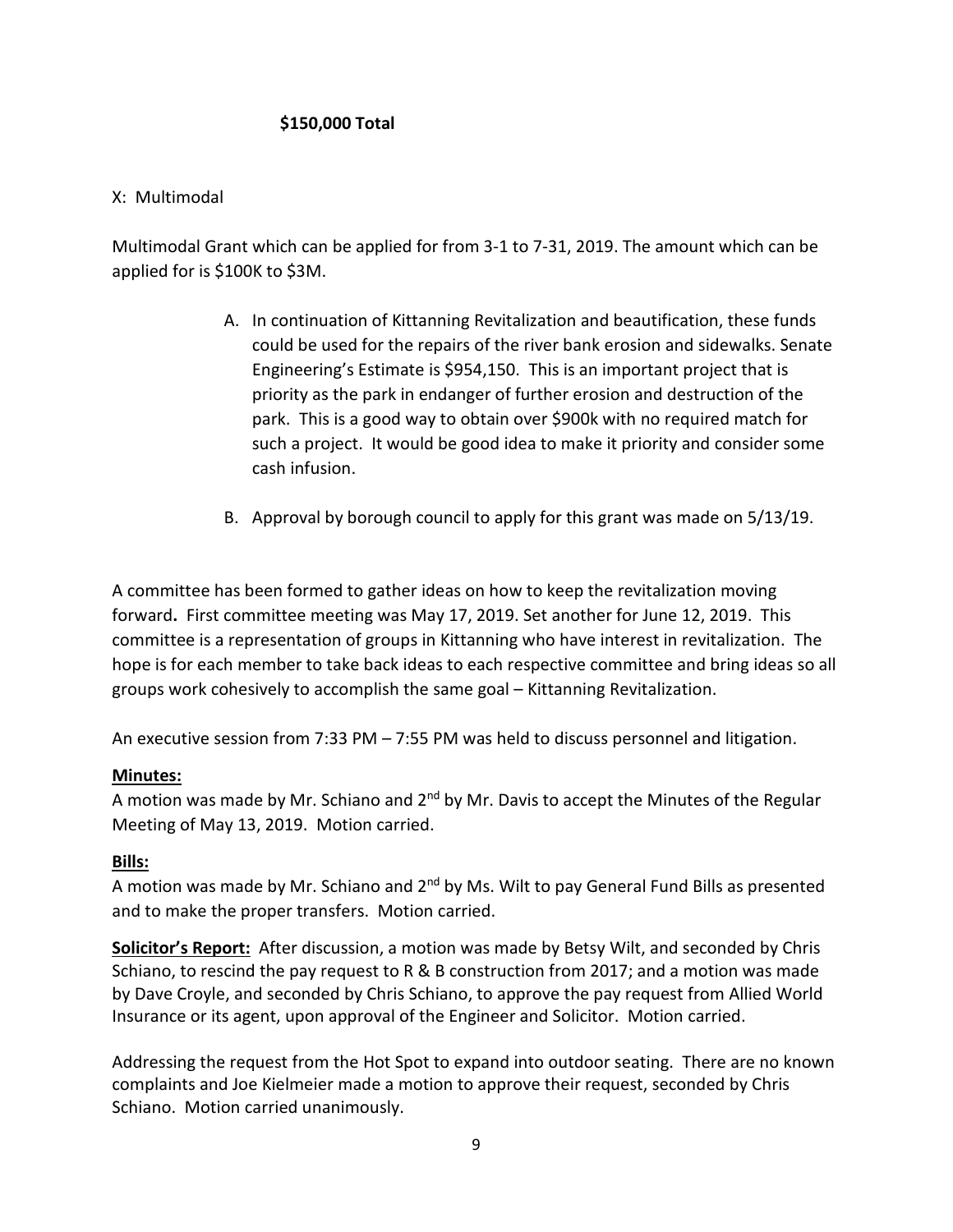Solicitor distributed proposed changes to the Landlord Ordinance. After discussion, a motion was made by Scott Davis, and seconded by Joe Kielmeier, to advertise the language changes for adoption at the July meeting. Motion carried by majority with Croyle voting NO.

After review of the Planning Commission's comments, there was discussion on long range planning, and the borough's comprehensive plan.

There have been reports of venomous snakes for which no anti-venom is available. A sample ordinance was provided for discussion. A motion was made by Scott Davis, and seconded by Chris Schiano, to advertise for adoption in July. Motion passed unanimously.

#### **Borough Manager's Report:**

Berkheimer resolution – A motion was made by Dave Croyle, and seconded by Betsy Wilt, to approve and sign the confidentiality resolution for filing with Berkheimer. The title of Secretary-Treasurer and/or Borough Manager is approved for signatures and communications with Berkheimer. Motion passed unanimously.

After discussion regarding the old bleachers and trailer located at the sewer plant, a motion was made by Dave Croyle, and seconded by Scott Davis, to scrap the items. Motion carried unanimously. Mike Johns may take the old bleachers and try to re-build them.

West Kittanning street sweeping request was discussed. A motion was made by Scott Davis, and seconded by Joe Kielmeier, to not sweep because of the cost and liability. Mr. Croyle voting NO, and all others YES. Motion passed by majority.

#### **Codes Officer Report Mayor's Report Fire Marshal's Report**

A motion was made by Mr. Schiano and  $2<sup>nd</sup>$  by Mr. Davis to accept the reports as presented. Motion carried.

A motion was made by Mr. Croyle, and seconded by Mr. Schiano, to advertise and meet early for council meeting at 6:00 PM on July 1, 2019. The purpose of the early meeting time will be to allow for the EIP consultant and Michael Foreman to have a kick-off program presentation. Mr. Kielmeier voted no. All other council members voted yes. Motion carried.

## **Chief of Police Report:**

Chief reported he has been trying to list the police car on Municibid. Movies in the park will return on 6/14/19 at 9 PM. There was discussion regarding the repair of parking meters. Bruce will contact other local communities to see who they use and will report his findings at next month's meeting.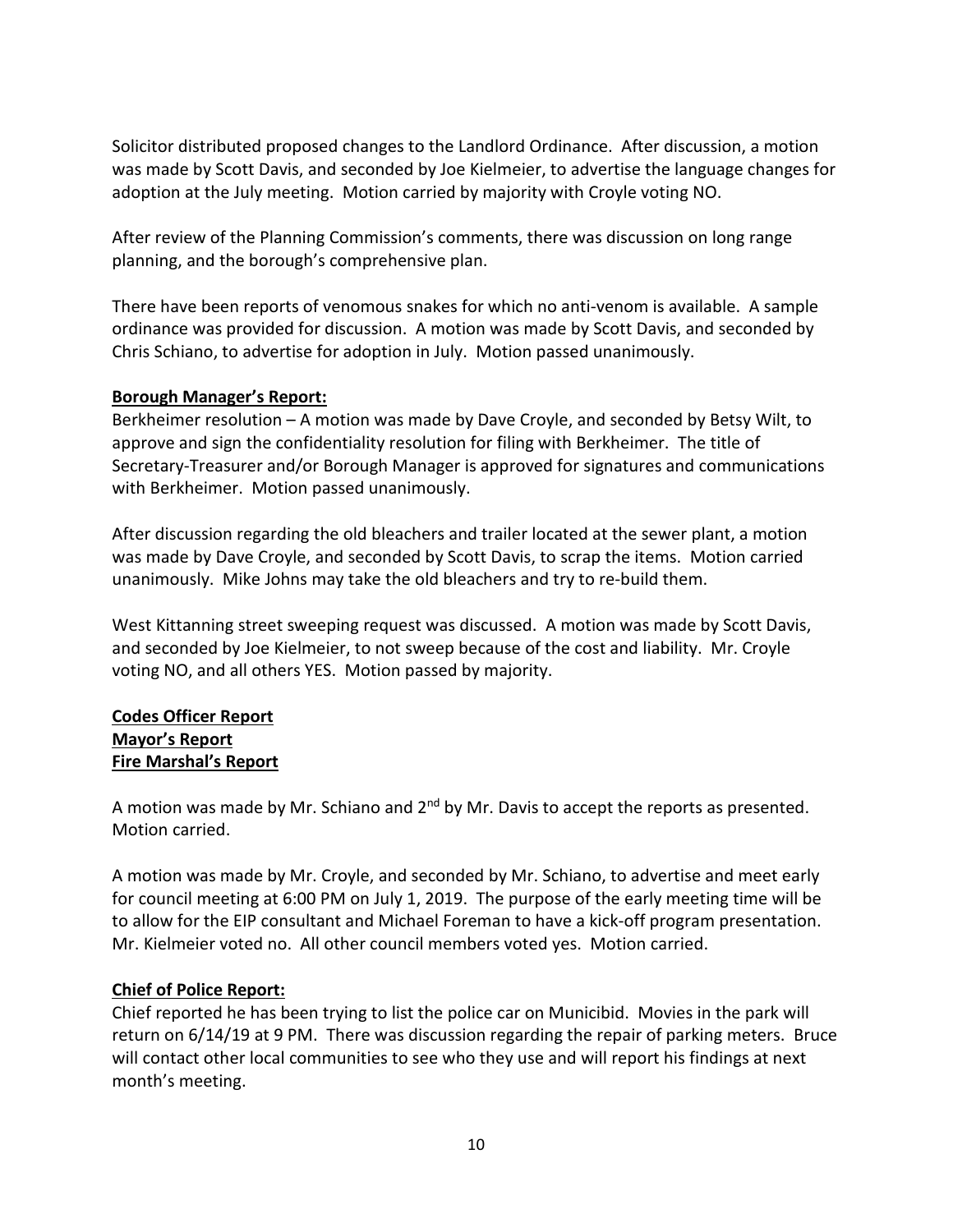A motion was made by Chris Schiano, and seconded by Scott Davis, to close N. McKean Street from Vine to Union Avenue for the annual St. Luke's United Church of Christ strawberry festival.

After discussion, a motion was made by Dave Croyle, and seconded by Joe Kielmeier, to purchase the dumpsters needed to rent out per a request from a landlord in the borough.

A motion was made by Mr. Croyle and  $2^{nd}$  by Mr. Schiano to accept the Chief of Police Report as presented. Motion carried.

## **Finance Committee Report-Betsy Wilt, Chairman**

No report.

## **Personnel Committee Report-Scott Davis, Chairman**

Randon Ditty is acknowledged for six years of service with the Borough.

A motion was made by Mr. Davis, and seconded by Mr. Schiano, to increase Anthony Chiesa's wages by \$322.20 per month to help pay his personal health insurance premium. Kim Chiesa – abstain. All other council members voting yes. Motion carried.

## **Sewage Committee Report-Joe Kiehlmeier, Chairman**

No report.

## **Revitalization Committee Report-Betsy Wilt, Chairperson**

Rotary Club has volunteered to re-paint the railings in the amphitheater at the park. No objections.

## **Police Committee Report-Chris Schiano, Chairman**

No report.

## **Parks and Recreation Committee Report-Betsy Wilt, Chairperson**

After further discussion, Ms. Wilt made a motion to allow the Rotary Club to obtain grant funds to repaint the railings in the amphitheater in the park, seconded by Mr. Schiano. Mike Johns – No. All other council members – yes. Motion carried.

## **Fire Company Report-Andy Peters, Chairman**

No report.

## **Library Committee Report-Betsy Wilt, Chairperson**

No report.

## **Street Committee Report-Mike Johns, Chairperson**